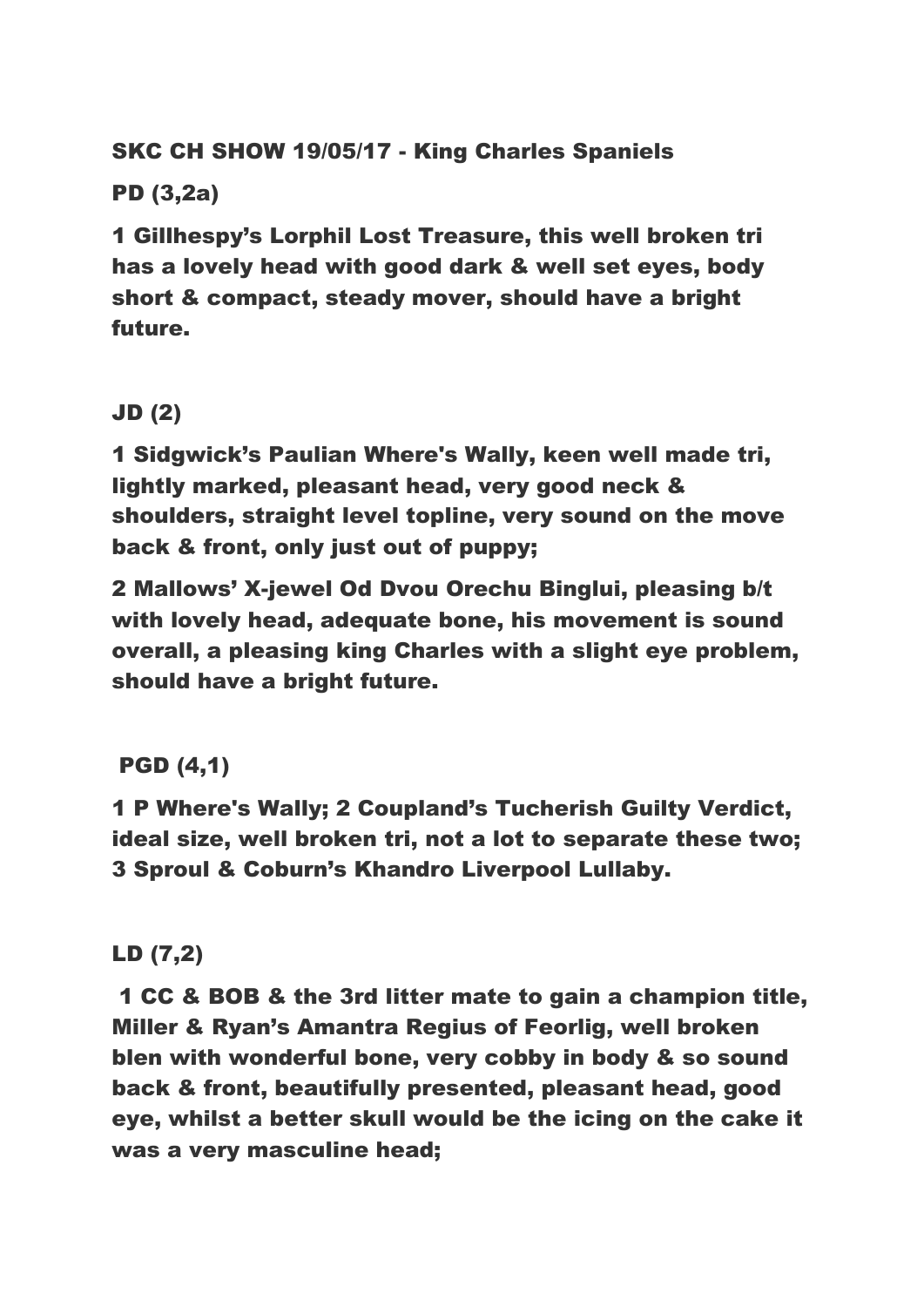2 Goodwin's Diggle Dandelion, richly marked blen, up to size, pleasing head, well proportioned body, wonderful bone, very sound free mover;

3 Bowles-Robinson's Baldragon Brecon.

OD (3)

1 RCC, Williams' Ch Gr Ch Maibee Orlando, worthy champion, lots to admire, he was a little light in body on the day, has good bone, cobby body, moves freely & was in good coat;

2 Sproul & Coburn's Baldragon Berkeley for Khandro, lovely headed male with a lovely well placed & set eye, good bone, sound free moving dog, just would like him a little shorter behind;

3 Maddison's Celxo Charles Dickens.

VD (0).

PB (1)

1 Bowles-Richardson's Baldragon Hold That Thought, attending her first show & I was delighted to award her BP, a delightful headed blen with such a lovely expression, I liked her well proportioned body, has good bone, I gave her sire BP at his first show & he did well & I hope this lovely puppy ends up a credit to him.

JB (1)

1 Coupland's Winie Od Dvou Orechu And Tucherish, lovely sized b/t, a most appealing head with delightful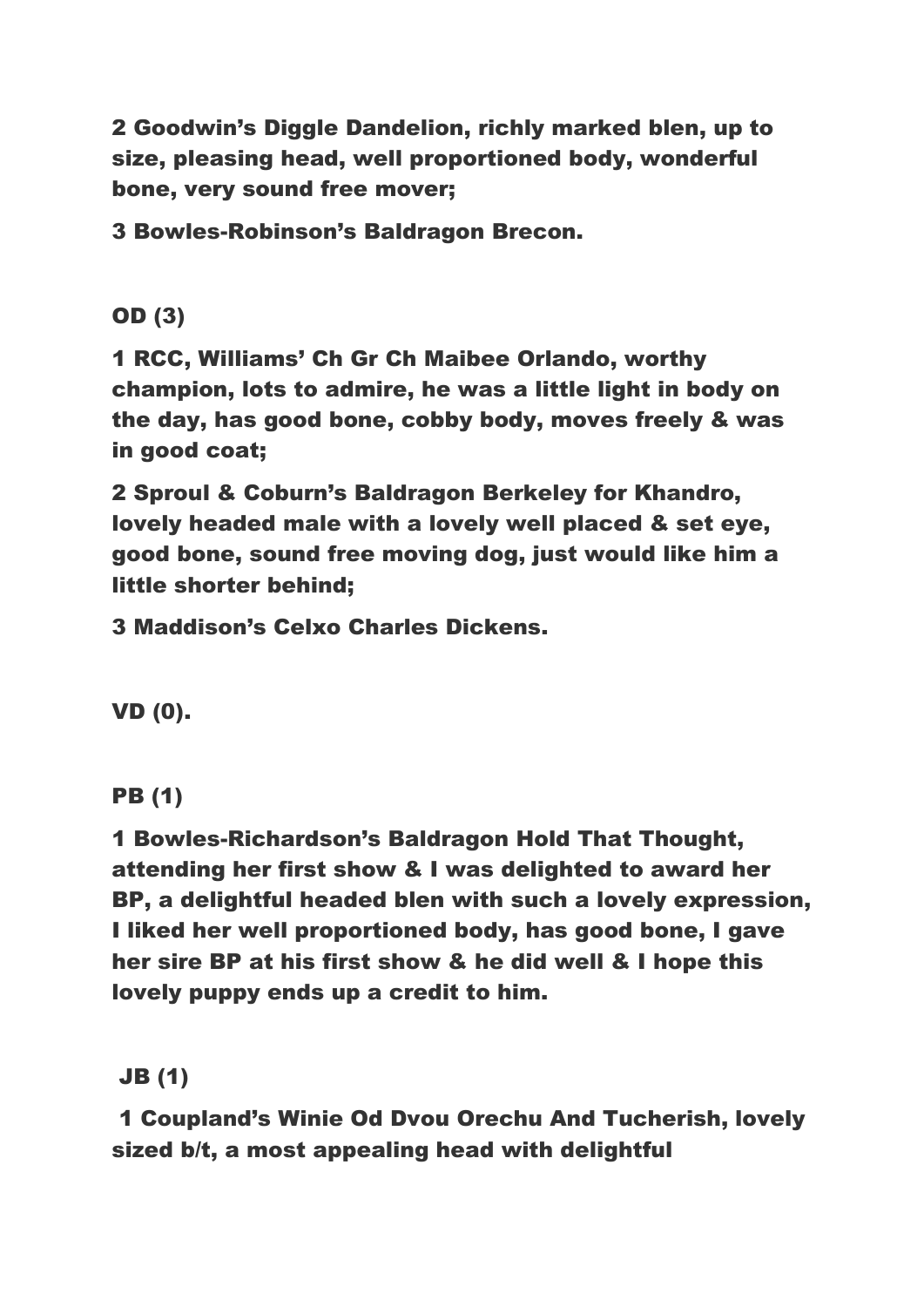expression, good body proportions & a cobby body, would like more neck.

#### PGB (3,1)

1 Kendall & Askins' Cofton Winter Time Tale at Headra, impressive lightly marked blen, pleasing head, lovely eye, good nose placement, good width of underjaw, such an excellent balanced body & she is cobby, good bone & ultra sound on the move, a keen showgirl that I was happy to award her her first CC;

2 Sproul & Coburn's Khandro Ur My World, lovely headed bitch with again the correct proportions, nice spring of rib, good bone, could settle in rear movement.

#### LB (4,1)

1 Miller & Ryan's Clussexx Reign It In Cavallibrook, a most appealing headed tri, lovely eyes, good skull, correct earset, lacking coat but has nothing to hide, she should with luck go to the top;

2 Gillhespy's Lorphil's Design, nice size cobby body, sound mover, between coats today; 3 Sproul & Coburn's Sugar Plum Pie for Khandro.

#### OB (2)

1 RCC, Willey & Siddle's Ch Penemma Misty For Me, lightly marked & worthy champion, balanced head, wonderful neck & shoulders, very sound free mover with a well proportioned body, well presented;